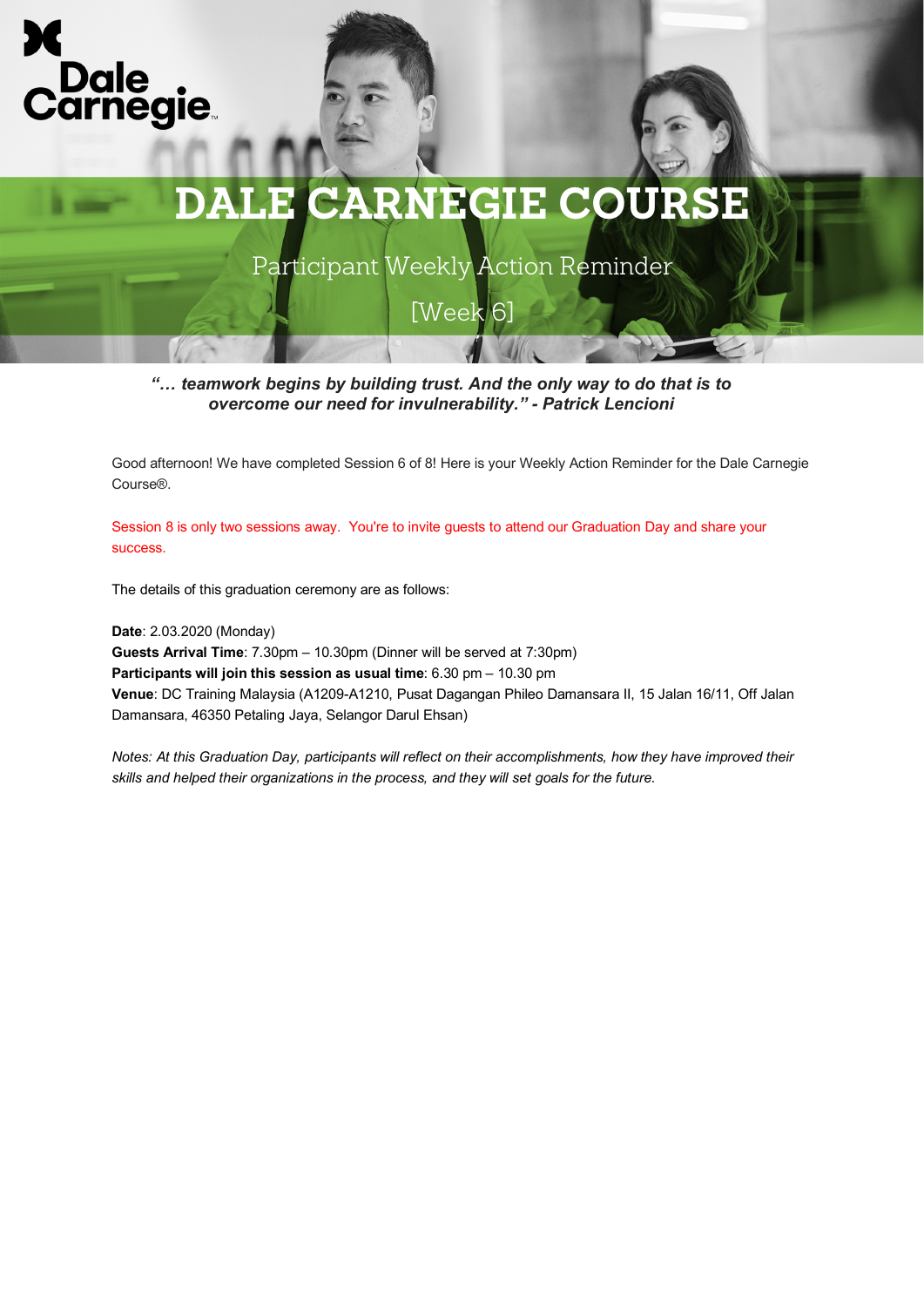

Participant Weekly Action Reminder

[Week 6]

#### **Congratulations Session 6 Award Recipients**

#### **Lydia**

Well done Lydia for being the outstanding award winner for Session 6! You gave it your best and showed us how well you manage stress as a professional. In being a team lead this is so critical as your team members will emulate your actions. Continue to grow, continue to apply the principles in your life and we will see you rise to a higher level of leadership. Good job!

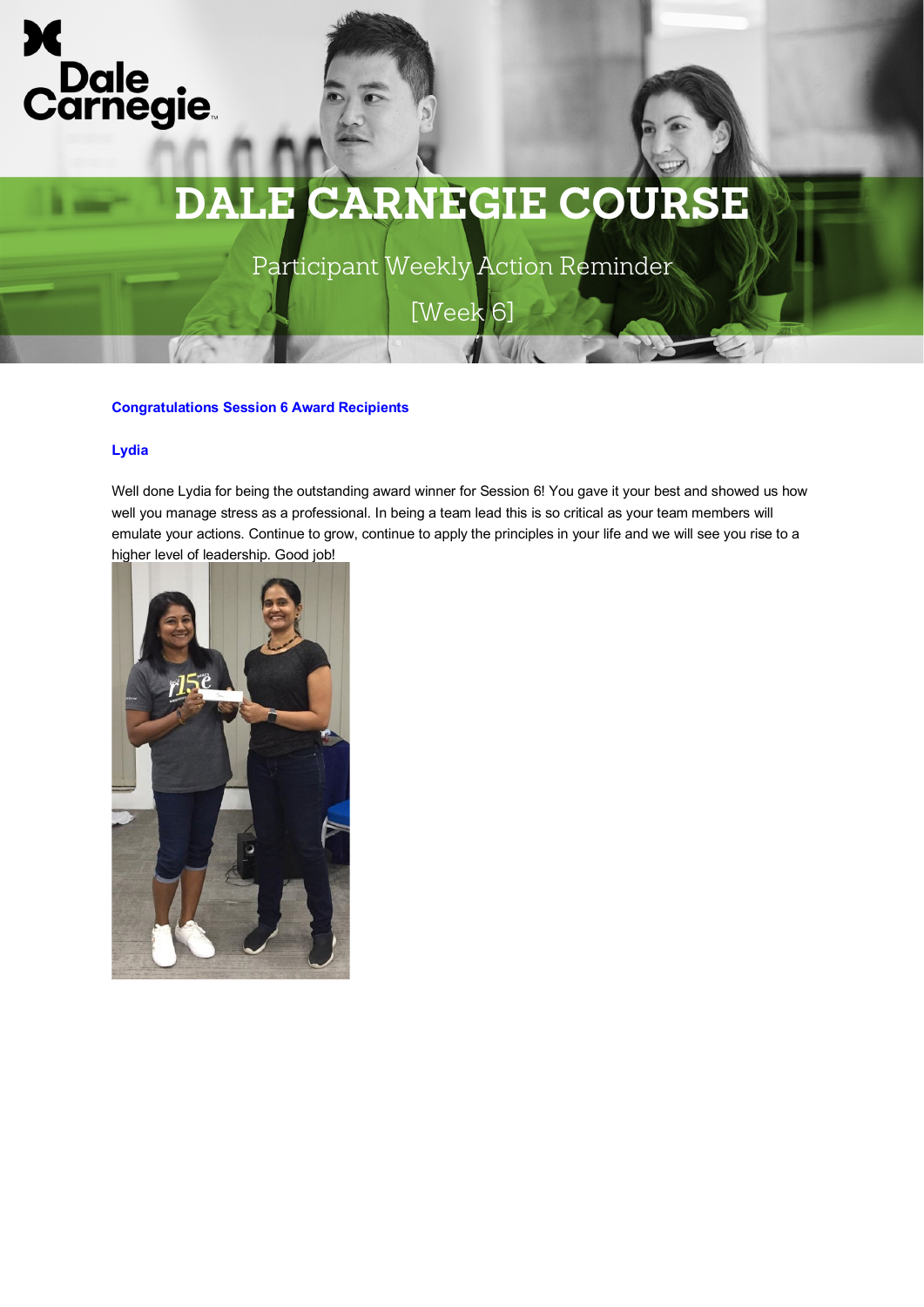

Participant Weekly Action Reminder

[Week 6]

#### **Farizah**

Congratulations and well done Farizah on winning the prized Crashing Through award. I have keenly observed how you put so much effort in all the weekly reporting and exercises I assign you and your excitement in sharing with us. You are hardworking and committed to change and improvement. This has brought about a gradual change into someone more confident and dynamic. You are slowly letting your timidity go and embracing a new side of Farizah. Keep pushing those boundaries!

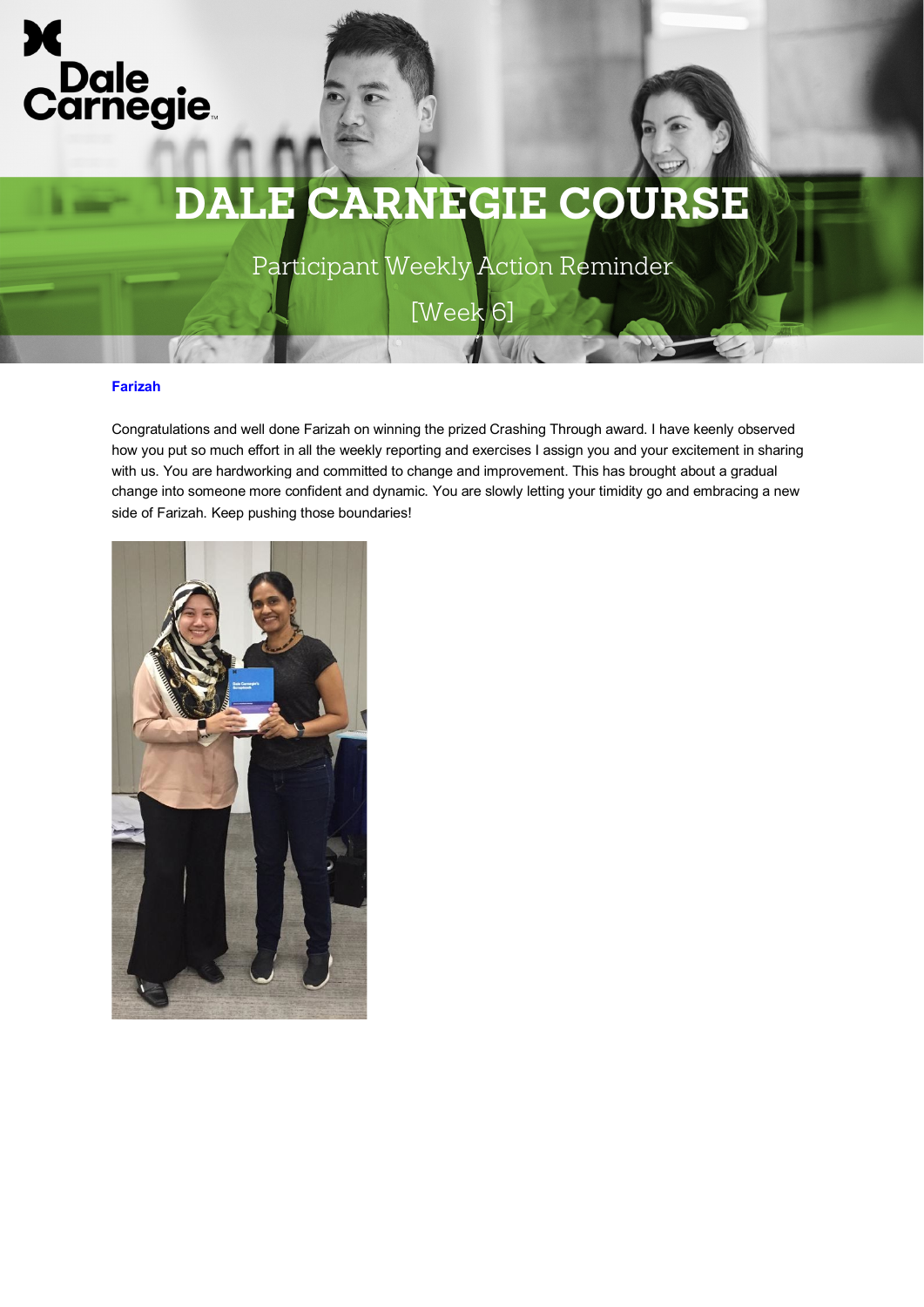

Participant Weekly Action Reminder

[Week 6]

#### **Session 6 Review**

Few of us are brave enough to laugh in the face of death. Even fewer are wise enough to laugh in the face of stress. Last session, we learned from some of the top experts in the world about "How to Stop Worrying and Start Living". Those experts were you! In addition, we learned how to use flexibility to align ourselves more in alignment with our message, our listeners, and our situation.

#### **Session 6A Highlights: Manage Our Stress**

Issues Addressed:

- How can we keep from being victims of stress and worry?
- How can we keep focused on end results and keep our attitudes positive and goal-focused?

What We Discovered:

Stress can be an enabler or disabler. It is up to us to manage "distress" (negative stress) to keep stress from negatively impacting us and those around us. What works for one person in managing stress often does not work as well for others. Fortunately, Dale Carnegie bequeathed us a treasure chest of 30 principles so that we can "Stop Worrying and Start Living!"

#### **Session 6B Highlights: Develop More Flexibility**

Issues Addressed:

- How can I use flexibility to better communicate with others?

- What specific skills will help my communications be received with greater appreciation and respect?

What We Discovered:

We each have a comfort zone when communicating. Our listeners also have their own comfort zones. Ultimately our listeners judge us on what we do, how we look, what we say, and how we say it. If we don't become more flexible in our communication style, our listeners may not get the messages we are trying to communicate, no matter how valid and important our messages are. Being flexible is, therefore, up to us and is more important than being comfortable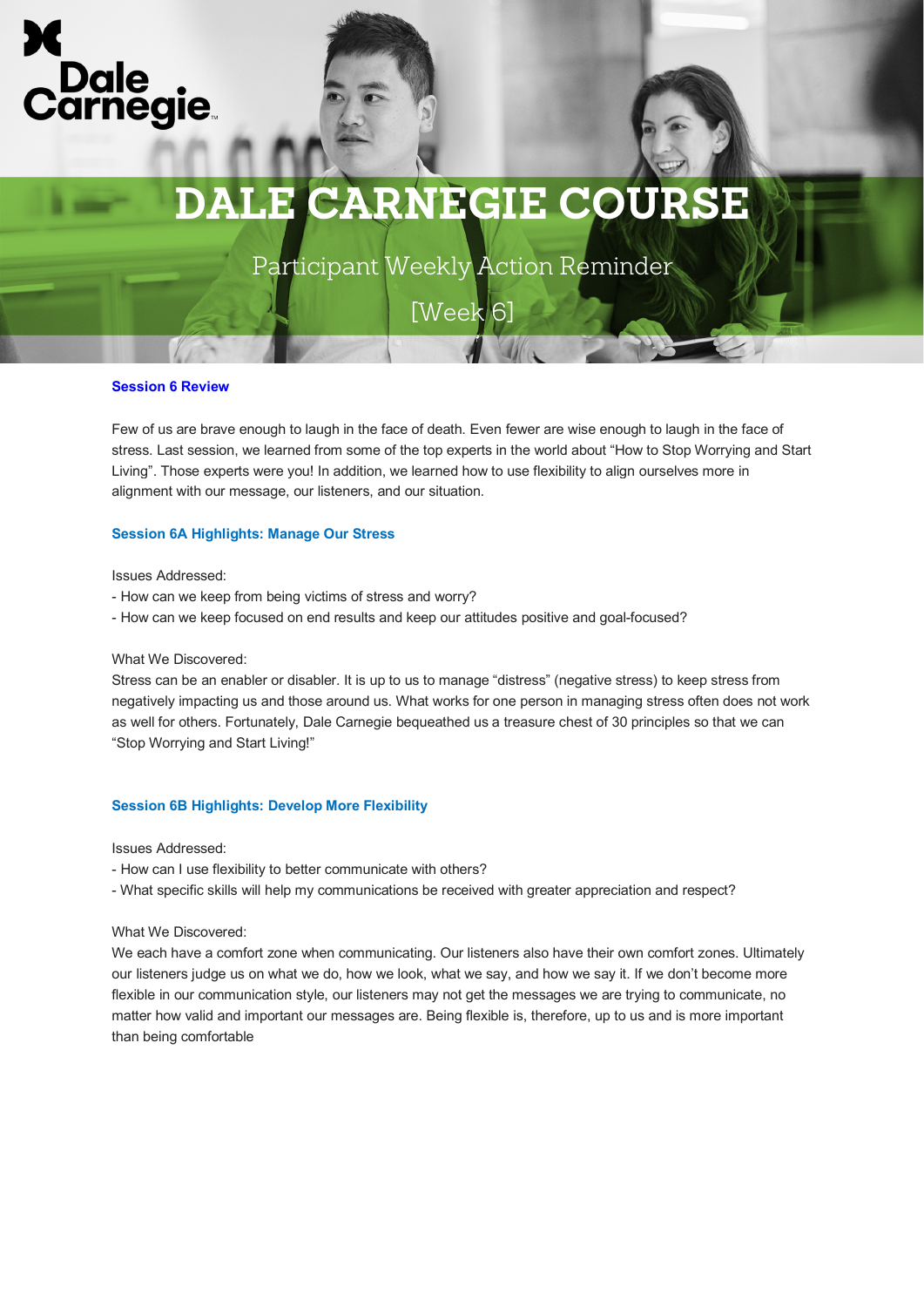

Participant Weekly Action Reminder

[Week 6]

#### **Session 7 Preview**

Recognition and the ability to inspire are a powerful one-two punch against indifference and negativity. When times are good, it is easy to enthusiastically congratulate our team members. When the battle is uphill, and the obstacles are greatest is when we need to ramp up our external awareness of other people's needs for encouragement. We will also want to expand our ability to provide an inspirational focus on results. The next session provides the "how to" for these critical issues, so "be there!"

#### **Part A: Build Others through Recognition**

Three of Dale Carnegie's 30 Human Relations Principles specifically address the need for honest, sincere praise and recognition. In this session we will concentrate on the strengths of others. We will develop skills in giving and receiving appreciation. Ultimately, we will discover the value of sincere, positive recognition.

#### **Part B: Inspire Others**

We each have the seeds of a great communicator within us. One of the things great communicators do is not simply relay information but motivate and inspire others. Using all the tools learned so far (the Magic Formula for Influencing Action, Energize Our Communication, and Flexibility, to name a few) we will focus our efforts on truly inspiring our fellow participants. Let your emotions shine through your story so you can reach each of us at our most profoundly human levels.

### **In preparation for Session 7, please:**

1) Read pages 7.4-7.5 of your Participant Manual. There is no further preparation required for Part A.

2) For Session 7B, prepare a 2-minute report on a challenging point in your life and how someone inspired you to pick yourself up. Use this experience to inspire the group. Tell us what impact the experience had on you. Speak from the depths of your heart with feeling and conviction. This is an opportunity to use all of the skills you have gained to communicate a message of importance. Read page 7.10 of your Participant Manual and complete the "Inspire Others Report Planning Sheet" on page 7.11.

3) Be prepared to discuss how you applied congruent communication skills to enhance your credibility and stress management to your life to increase your efficacy and trustworthiness in the workplace.